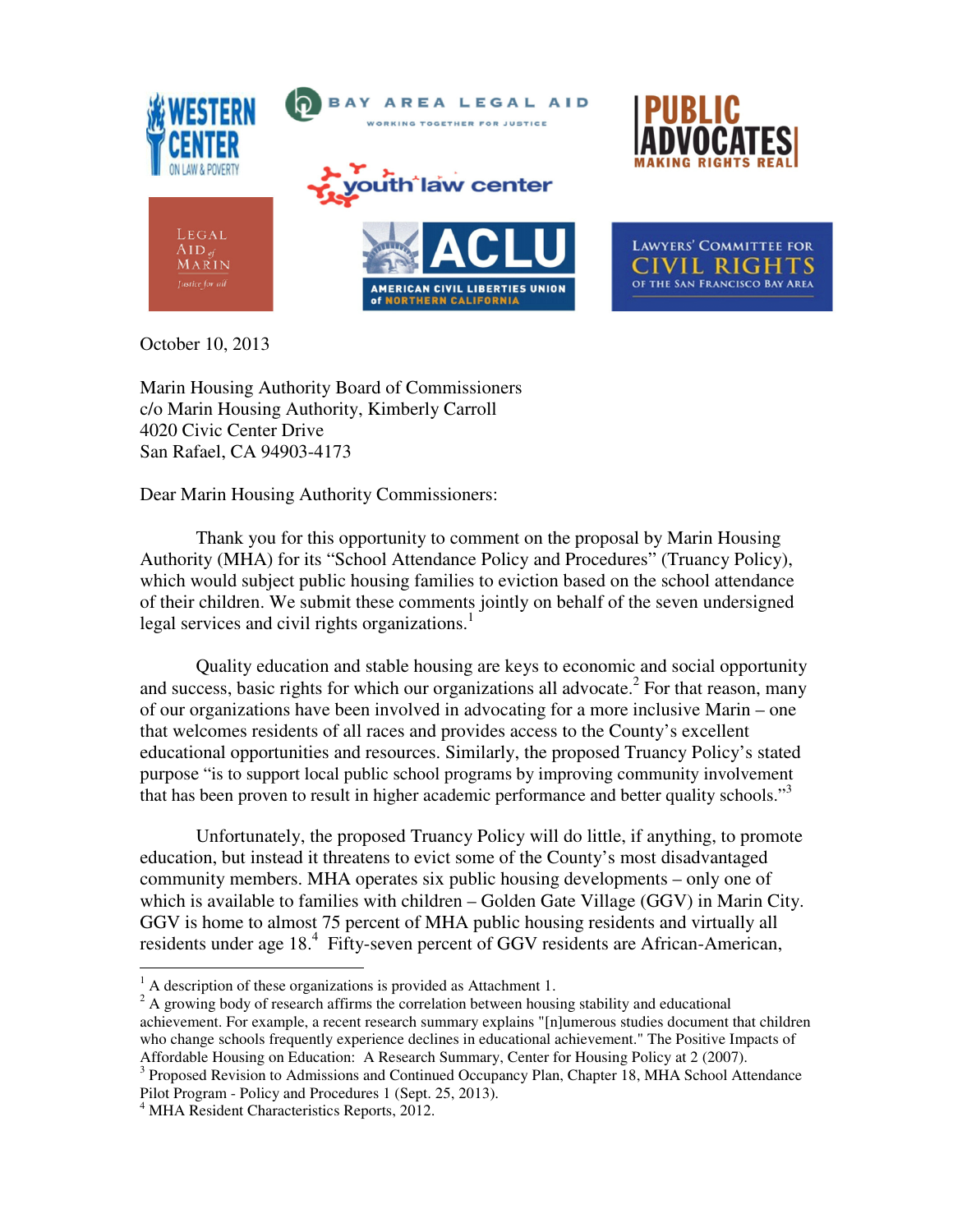compared to about 10 percent at the other sites. Further contrast this with 2010 Census data that shows that a scant 2.8 percent of Marin County is Black/African American. Moreover, MHA's residents are among the County's most disadvantaged. For example, the poverty rate in Marin City is over 30 percent – more than four times the average for Marin County. Punitive measures, such as the evictions threatened by the Truancy Policy, do not promote school attendance, they simply cause homelessness and more stigmatization of an already vulnerable population.<sup>5</sup>

Even if the proposed Truancy Policy did not have a negative impact on the community, it would remain illegal. California state law fully occupies the field of school attendance and truancy policy and has implemented a detailed framework to address the problem. Further, federal law prohibits lease requirements that are unrelated to housing purposes, and it prohibits evictions for anything other than serious or repeated lease violations – which truancy is not. Moreover, any eviction carried out through MHA's proposal would violate privacy rights of public housing families. Finally, the proposed Truancy Policy has a disproportionately adverse impact on African-American families.

Accordingly, we urge the Board of Commissioners to reject Marin Housing Authority's proposed Truancy Policy.

### **I. State law preempts the MHA proposed Truancy Policy.**

#### A. State truancy framework.

California law provides a comprehensive framework, involving multiple agencies and educators, to monitor and assist with ensuring student attendance. The Education Code defines the three progressive stages of truancy – truancy, habitual truancy, and chronic truancy – and establishes notice and reporting requirements for each stage with regard to parents, administrators, and local officials.<sup>6</sup> It further establishes a scheme of successive interventions on a graduated scale for the student based on the number of reported truancies.<sup>7</sup> The most severe interventions include declaring the student a ward of the court and requiring him or her to complete community service, pay a fine, or attend a truancy prevention program.<sup>8</sup> He or she may also have driving privileges restricted, suspended, or revoked until age 21.<sup>9</sup> As a last resort, local prosecutors may also file infraction or misdemeanor charges against the parent(s) or guardian(s) of a truant student. If an investigation indicates that "any parent, guardian, or other person having control or charge of any child" has violated any of the provisions of the truancy laws set forth in the Education Code, such as by failing to participate in mandatory student interventions, that person will be referred to a student attendance review board (SARB) which may direct

<sup>&</sup>lt;sup>5</sup> See California Administrative Office of the Courts, Truancy and School Discipline: An Overview of the Literature and Statistics, at 11 (November 2012)(stating "[i]nterventions should be supportive and involve the least punitive responses available).

<sup>6</sup> CAL. EDUC. CODE § 48260(a); CAL. EDUC. CODE § 48262; *see also* CAL. EDUC. CODE §§ 48260-48261; CAL. EDUC. CODE § 48263.6; *see also* CAL. EDUC. CODE §§ 48260-48263, 48291.

<sup>7</sup> *See* CAL. EDUC. CODE §§ 48260.5, 48260.6, 48262, 48263, 48263.5, 48264.5.

<sup>8</sup> CAL. EDUC. CODE § 48264.5; *see also* STATE SCHOOL ATTENDANCE REVIEW BD., A ROAD MAP FOR IMPROVED SCHOOL ATTENDANCE AND BEHAVIOR 36-37, *available* at

http://www.sbcss.k12.ca.us/stuServe/SARB/StateSARBHandbook.pdf (last visited Sep. 27, 2013).

<sup>9</sup> CAL. EDUC. CODE § 48264.5; CAL. VEH. CODE § 13202.7.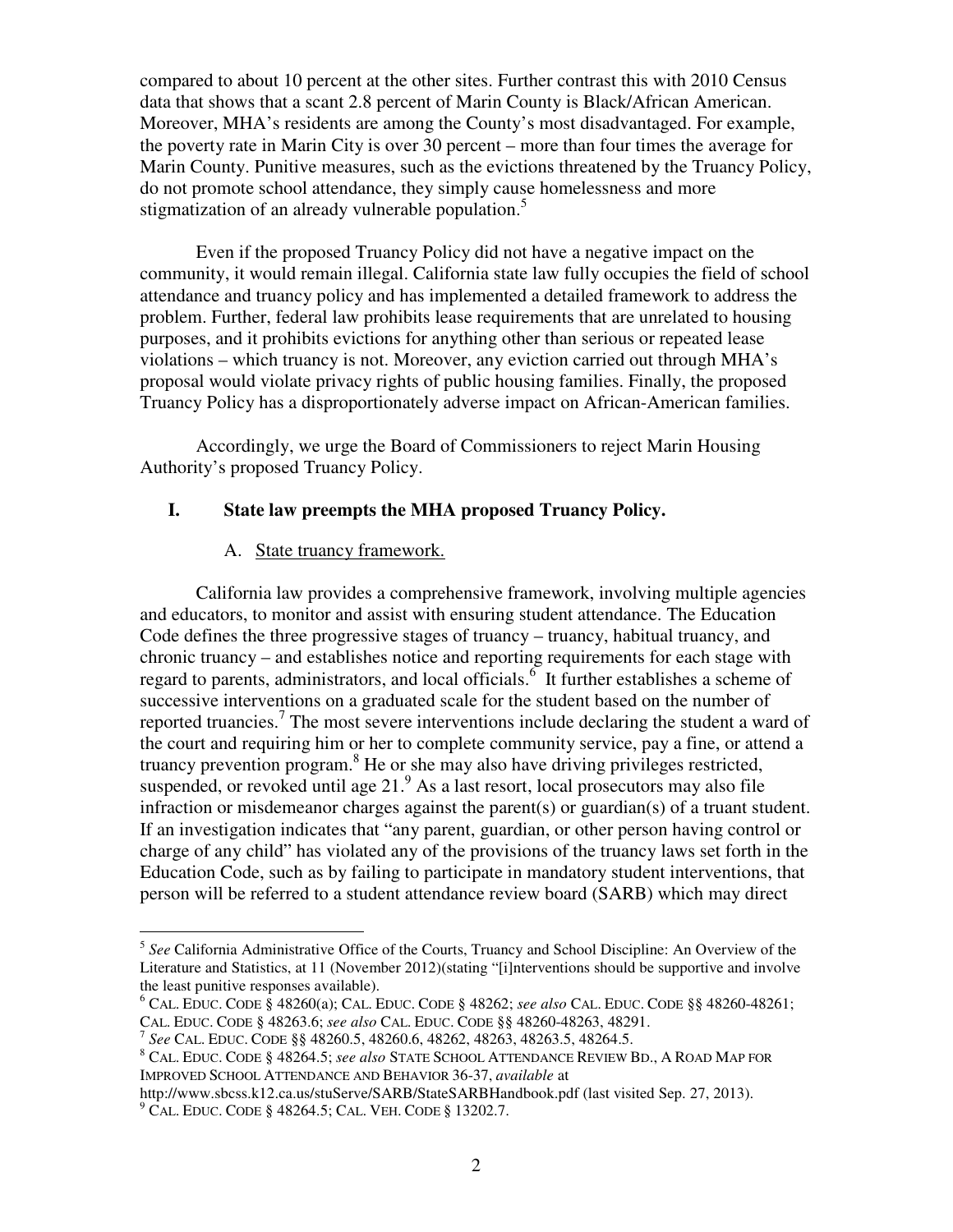the school district to bring in the probation department to investigate the matter; to request that the Department of Social Services file a petition on behalf of the minor; or to file a complaint against the parent(s) or guardian(s).<sup>10</sup> All of these steps are carefully and strictly prescribed by California law for other properly qualified agencies to administer.

#### B. State law occupies the field of school attendance and truancy policy.

The "implied preemption" doctrine defines the criteria by which a local law or regulation is invalid because it "enters" an area that is "occupied" by state law.<sup>11</sup> The courts have delineated three criteria, under each of which state (or general) law preempts local law:

> (1) [T]he subject matter has been so fully and completely covered by general law as to clearly indicate that it has become exclusively a matter of state concern; (2) the subject matter has been partially covered by general law couched in such terms as to indicate clearly that a paramount state concern will not tolerate further or additional local action, or (3) the subject matter has been partially covered by general law, and the subject is of such a nature that the adverse effect of a local ordinance on the transient citizens of the state outweighs the possible benefit to the municipality. $12$

Here, MHA's proposed Truancy Policy is clearly preempted by the state's comprehensive legislative framework for education in general, and for school attendance and truancy in particular. In California, it has long been established that "management and control of the public schools [is] a matter of state[, not local,] care and supervision . .  $\therefore$  *Butt v. California*, 4 Cal. 4<sup>th</sup> 668, 681 (1992).<sup>13</sup> Local entities cannot supplement the Education Code with their own education polices or procedures – in this case with local policies and procedures relating to school attendance and truancy.

As discussed above, the Education Code is extraordinarily detailed and inclusive with respect to school truancy – from defining the violations and levels of the offense with great specificity, to providing a carefully calibrated series of remedial measures and adverse consequences for truant students and their families. In *O'Connell v. City of Stockton*, the California Supreme Court relied on "the comprehensive nature" of the state drug laws and the "thorough and detailed" treatment of this field in holding that a local drug forfeiture ordinance was preempted.<sup>14</sup> Similarly, the complex and uniform statewide machinery that is engaged when a student is deemed truant illustrates the Legislature's "thorough and detailed" treatment of school attendance and truancy, and provides clear evidence that this field has been fully occupied by state law.

<sup>10</sup> STATE SCHOOL ATTENDANCE REVIEW BD., *supra* note 8, at 24; CAL. EDUC. CODE §§ 48291, 48450, 48452; CAL. WELF. & INST. CODE § 601.2.

<sup>&</sup>lt;sup>11</sup> *See* Article XI, Section 7 of the California Constitution; *Sherwin-Williams Co. v. City of Los Angeles*, 4 Cal.4th 893, 897 (1993).

<sup>12</sup> *Morehart v. County of Santa Barbara*, 7 Cal.4th 725, 751(1994), *see also Sherwin-Williams,* 4 Cal.  $4^{\text{th}}$  at 897-98.

<sup>&</sup>lt;sup>13</sup> See also Harrahill v. Monrovia, 104 Cal. App. 4<sup>th</sup> 762, 764 (2002), quoting *Piper v. Big Pine School Dist*. (1924) 193 Cal. 664, 669; *San Francisco v. Patterson*, 202 Cal.App.3d 95, 101-102 (1988).

<sup>&</sup>lt;sup>14</sup> *O'Connell v. City of Stockton,* 41 Cal. 4<sup>th</sup> 1061, 1071(2007).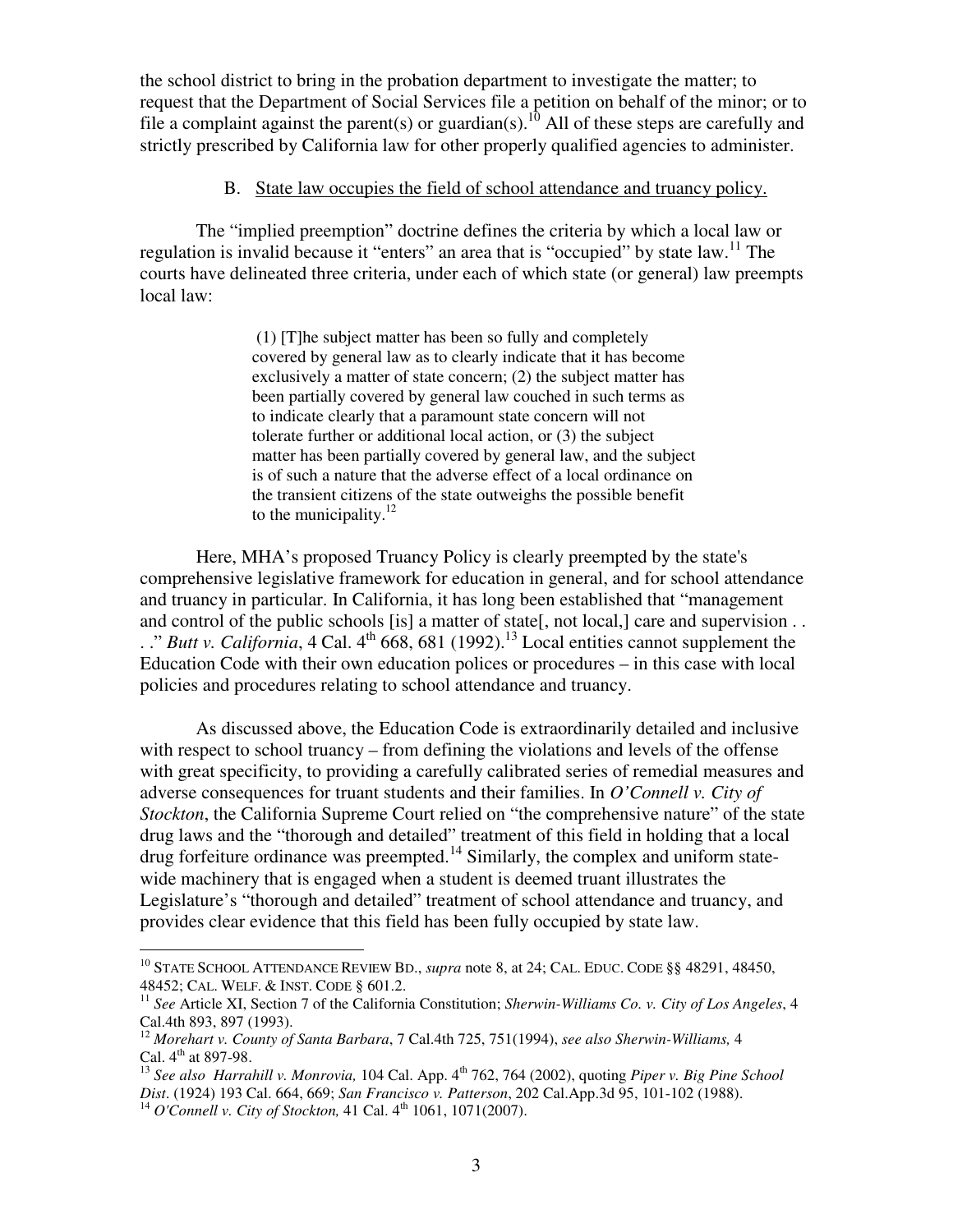### C. The MHA proposed Truancy Policy is an impermissible supplemental education regulation under California law.

The proposed Truancy Policy is plainly and explicitly a measure to provide additional enforcement mechanisms and procedures to promote school attendance and to discourage truancy for Marin County students and families who reside in public housing. These regulatory add-ons include: 1) an expanded and more intrusive privacy release waiver to allow MHA access to school attendance records; 2) an additional "School Intervention Meeting" in which MHA staff can participate along with school officials; and 3) a new and serious sanction – i.e., the threat of eviction from public housing – that would be used against students and families who the MHA (in its sole discretion) deems to be in violation of the state truancy law and its local policy.

Whether these supplemental local regulations are sound public policy, wellintentioned, and/or harmonious with the state legislative scheme are not the relevant questions with respect to the preemption doctrine. The state has adopted a comprehensive legislative program for school truancy, one that leaves no gaps or authority for individual local cities or agencies in the state to decide to create their own attendance and truancy rules and procedures to engraft onto the state law and impose within their local jurisdiction. MHA's efforts to add additional punishment for truancy, including loss of housing for the student's entire family, lack any valid basis under California law.

## **II. The MHA proposed Truancy Policy is prohibited by federal public housing regulations.**

 Even if the proposed Truancy Policy were not preempted by state law, it would run afoul of federal rules and regulations governing the public housing program. The proposal lacks the reasonable relationship to housing required for any term incorporated into the lease. Moreover, failing to ensure that a child attends school does not constitute good cause for eviction.

## A. Federal law prohibits MHA from including a lease term requiring compliance with state truancy law because such a term is "unreasonable."

MHA is expressly prohibited from including "unreasonable terms and conditions" in its leases.<sup>15</sup> A lease term requiring compliance with state truancy law is precisely the kind of "unreasonable term or condition" that is prohibited by federal law. The basic test for identifying an "unreasonable" lease term is whether it is "rationally related to a legitimate housing purpose."<sup>16</sup> Courts have given meaning to this standard by noting that "[w]hatever else 'unreasonable' may mean, it would appear that granting managers the power to terminate leases for felonies irrelevant to any legitimate housing purposes would fall within its scope."<sup>17</sup> MHA's proposed Truancy Policy is *completely unrelated* to any housing purpose. The Housing Authority has noted that "[t]he purpose of this

 $15$  42 U.S.C.A. 1437d(l)(1).

<sup>16</sup> *Richmond Tenants Org., Inc*., 751 F. Supp. at 1205, *Sager v. Housing Com'n of Ann Arundel County*, 2013 WL 3943497 (D. Md. July 30, 2013).

<sup>&</sup>lt;sup>17</sup> Cabrini-Green Local Advisory Council, 2007 WL 294253 (N.D. Ill. Jan. 29, 2007) (concluding that a lease term permitting eviction upon any felony conviction was "unreasonable").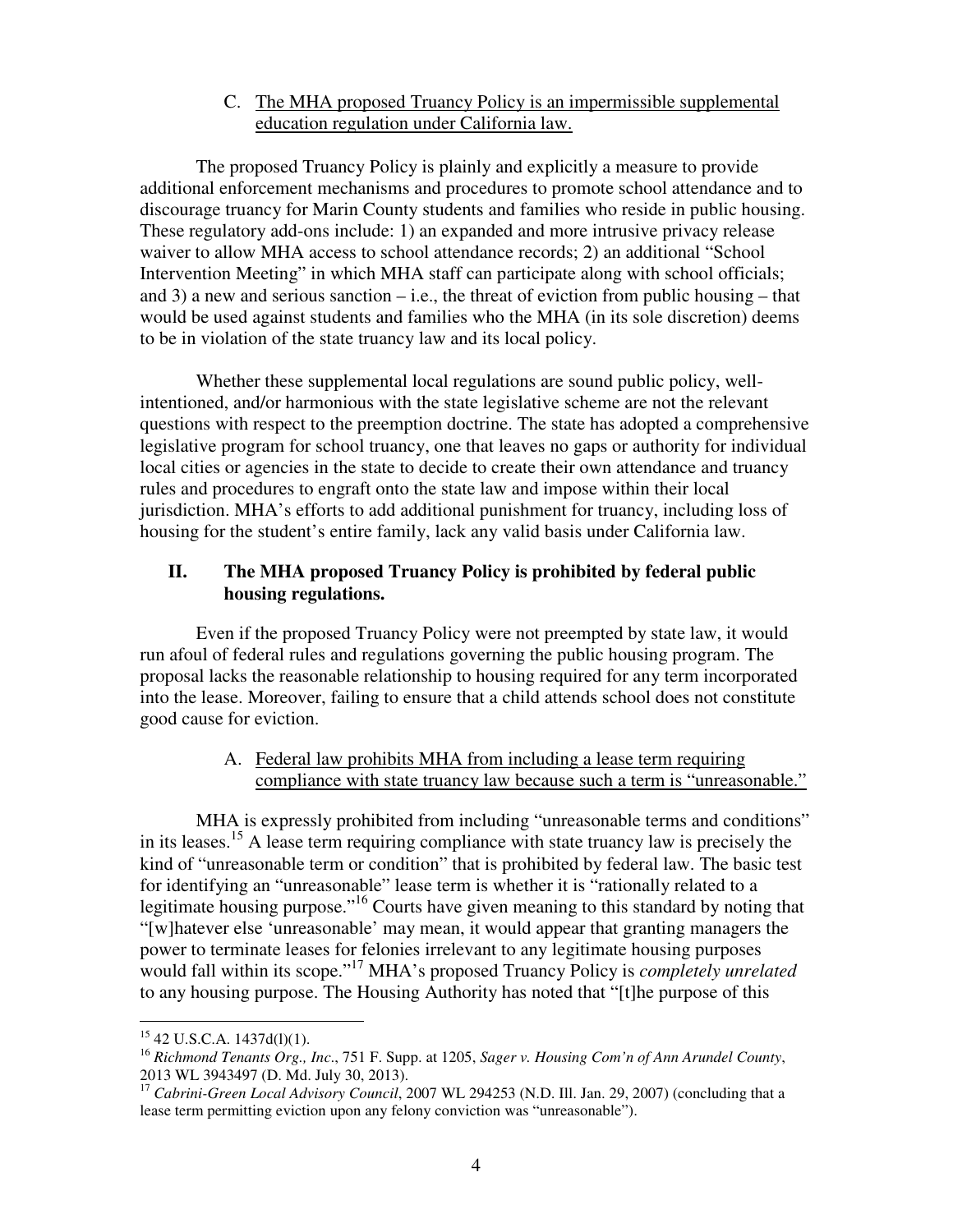School Attendance Policy is to support our local public school programs," "support the enforcement of school-based intervention and prevention initiatives, help the community understand the consequences of their child's absence from school…and help or prevent the need for any school based truancy mediation." Conspicuously absent from this description is any mention of a legitimate housing purpose – because none exists. Since the Policy is plainly directed at an educational objective, a lease term requiring compliance with truancy law is "unreasonable." Therefore, MHA cannot require compliance with such a policy.

### B. MHA cannot evict a family for violation of state truancy law.

The proposed Truancy Policy would impermissibly make a child's truancy potential grounds for eviction from public housing. Federal law prohibits MHA from evicting public housing tenants without "good cause."<sup>18</sup>

In public housing, good cause exists where a tenant engages in "serious or repeated violation of material terms of the lease" or criminal activity that "threatens the health, safety, or right to peaceful enjoyment of the premises by other residents."<sup>19</sup> Under California law, charges may be filed against a parent for failure to comply with state truancy law only as the last of a series of proscribed actions. However, even if a parent were charged under that statute, it would not rise to the level of criminal activity for which MHA could evict a family.

Where a tenant's criminal conduct does not pose a threat to other residents, courts have consistently refused to permit public housing authorities to evict the tenant. *See e.g.*, *See Housing Auth. of City of Bangor,* 2001 WL 1719230 (Me. Super. Ct. Feb. 2, 2001) (public housing tenant may not be evicted for illegal removal of a stop sign near the premises because there was no evidence the removal actually injured other residents); *Boston Housing Auth. v. Bryant,* 693 N.E.2d 1060 (public housing tenant may not be evicted for stealing the property manager's credit card because the manager did not actually suffer pecuniary loss). While increasing school attendance is a valuable goal, school truancy is not the type of serious or repeated lease violation that would constitute good cause for MHA to evict a family.

### C. MHA's Truancy Policy violates state and federal school privacy laws.

To effectuate any eviction under the proposed Truancy Policy, MHA would have to violate important educational privacy laws, despite its belatedly inserted provisions claiming participation for some families may be "voluntary." The policy provides for "mandatory participation" if a child is truant once during a school year, but this presumably means MHA would obtain evidence of truancy by examining school attendance records. To do so would be an improper and unjustified invasion of family privacy under the federal Family Educational Rights and Privacy Act (FERPA)<sup>20</sup>, which protects the privacy of student education records and information.

 $\overline{a}$  $18$  24 CFR § 966.4(1)(2).

<sup>19</sup> *Id*.

<sup>&</sup>lt;sup>20</sup> 20 U.S.C. § 1232g; 34 CFR Part 99.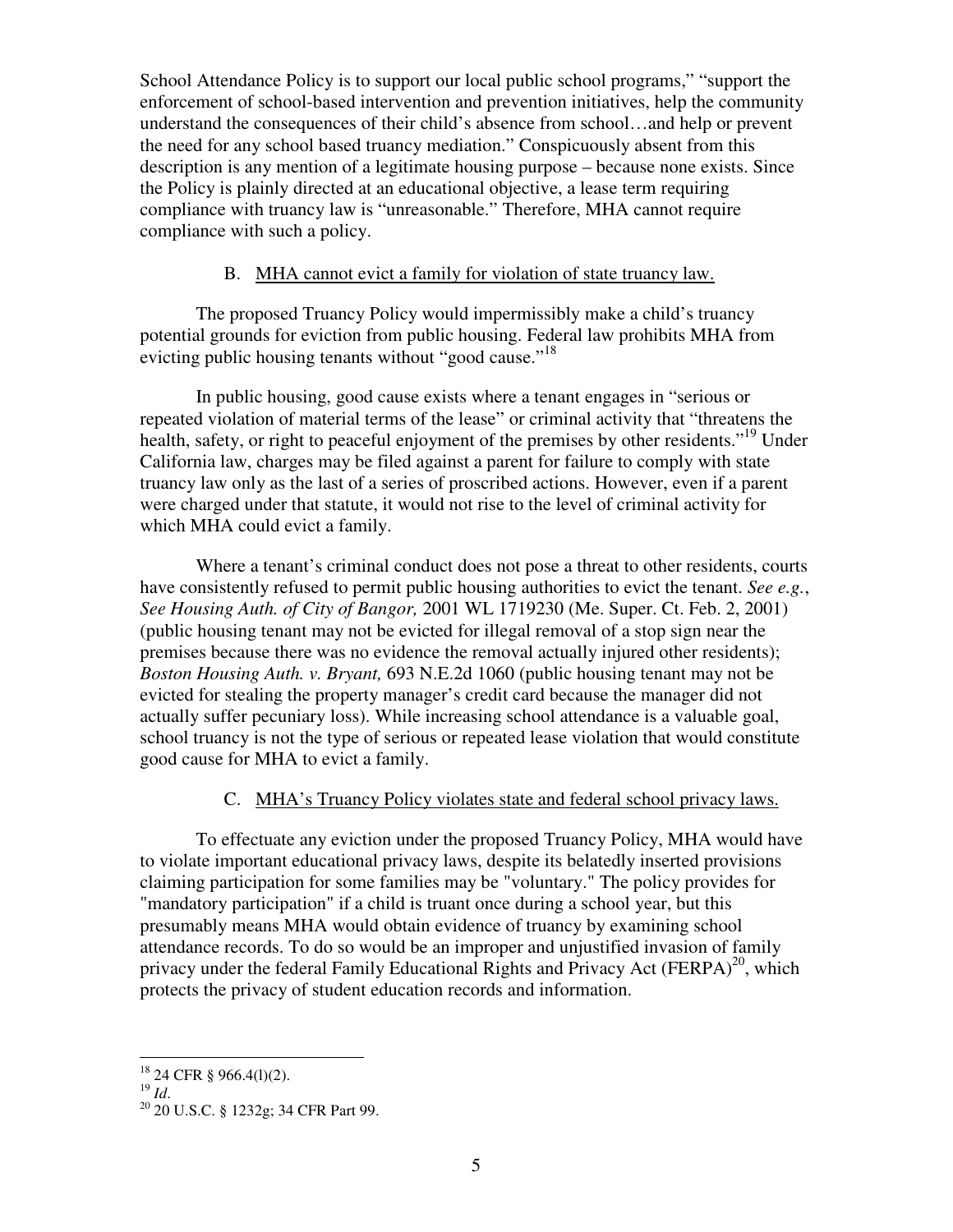State law mirrors FERPA and affirms the privacy of student record information including truancy related information.<sup>21</sup> MHA has no right to access student information absent a valid parental consent (or a court order), and may not disclose the information received without specific parental consent authorizing disclosure.<sup>22</sup> A consent to release confidential school records, like any other consent, must be both informed and voluntary.<sup>23</sup> Yet even if a parent were to consent to sharing school records, it is hard to fathom a way in which the Housing Authority could prove that the parent was also not reasonably encouraging his or her child's school attendance. MHA cannot make "mandatory" the involuntary waiver of these important educational privacy laws as proposed in its Truancy Policy.

### **III. MHA's Proposed School Attendance Policy Violates Fair Housing Laws.**

 MHA's proposed policy would have a disproportionately negative impact on African-American families and thus violate fair housing law. The federal Fair Housing Act prohibits discrimination both on the basis of race and familial status, among other categories.<sup>24</sup> The California Fair Employment and Housing Act also protects individuals against racial and familial status discrimination, and additionally prohibits housing discrimination based on a person's source of income.<sup>25</sup> Housing policies, such as the proposed school attendance policy, that disproportionately impact, regardless of intent, members of these protected classes are prohibited.<sup>26</sup>

Here, MHA is proposing a rule that would result in a ground for eviction that would only apply to families with children in public housing. As stated above, these families are overwhelming more likely to be African American than those without children. Even if, as required under fair housing law, MHA could justify the practice as necessary to achieve a substantial, legitimate, nondiscriminatory interest, it could not demonstrate that it has no less discriminatory alternatives.<sup>27</sup> MHA cannot justify its proposed Truancy Policy as legitimate because it is preempted by state law and has no housing related purpose. However, even if MHA could promulgate such a policy state law has already laid out numerous less discriminatory alternatives to increase school attendance – alternatives that do not result in homelessness.

Further, the proposed policy contradicts MHA's duty to affirmatively further fair housing because it would exclude, through eviction, a historically significant part of the Marin community and increase segregation. Similar fair housing concerns resulted in the county's Voluntary Compliance Agreement with HUD that requires collecting and reporting of fair housing issues – another reason why this unlawful policy should not be implemented in Marin City where it will have a severe and discriminatory effect.

<sup>21</sup> *See* CAL. EDUC. CODE §§ 48060 *et seq*.

<sup>&</sup>lt;sup>22</sup> CAL. EDUC. CODE §49075.

 $^{23}$ At a minimum, any consent or release must be entered into knowingly and voluntarily in order for it to be valid. See e.g., *Salmeron v. United States,* 724 F.2d 1357, 1361 (9th Cir.1983) (release of federal claim for violations of civil and constitutional rights requires consideration and must be informed and voluntary). <sup>24</sup> 42 U.S.C § 3600 *et seq.*

<sup>25</sup> CAL. GOV. CODE § 12900 *et seq.*

<sup>26</sup> *See* 24 C.F.R. § 100.500; 42 U.S.C. 3600 *et. seq*; CAL. GOV. CODE §12900 *et. seq*.

<sup>27</sup> *See* 24 C.F.R. § 100.500 (describing burden-shifting analysis of disparate impact theory).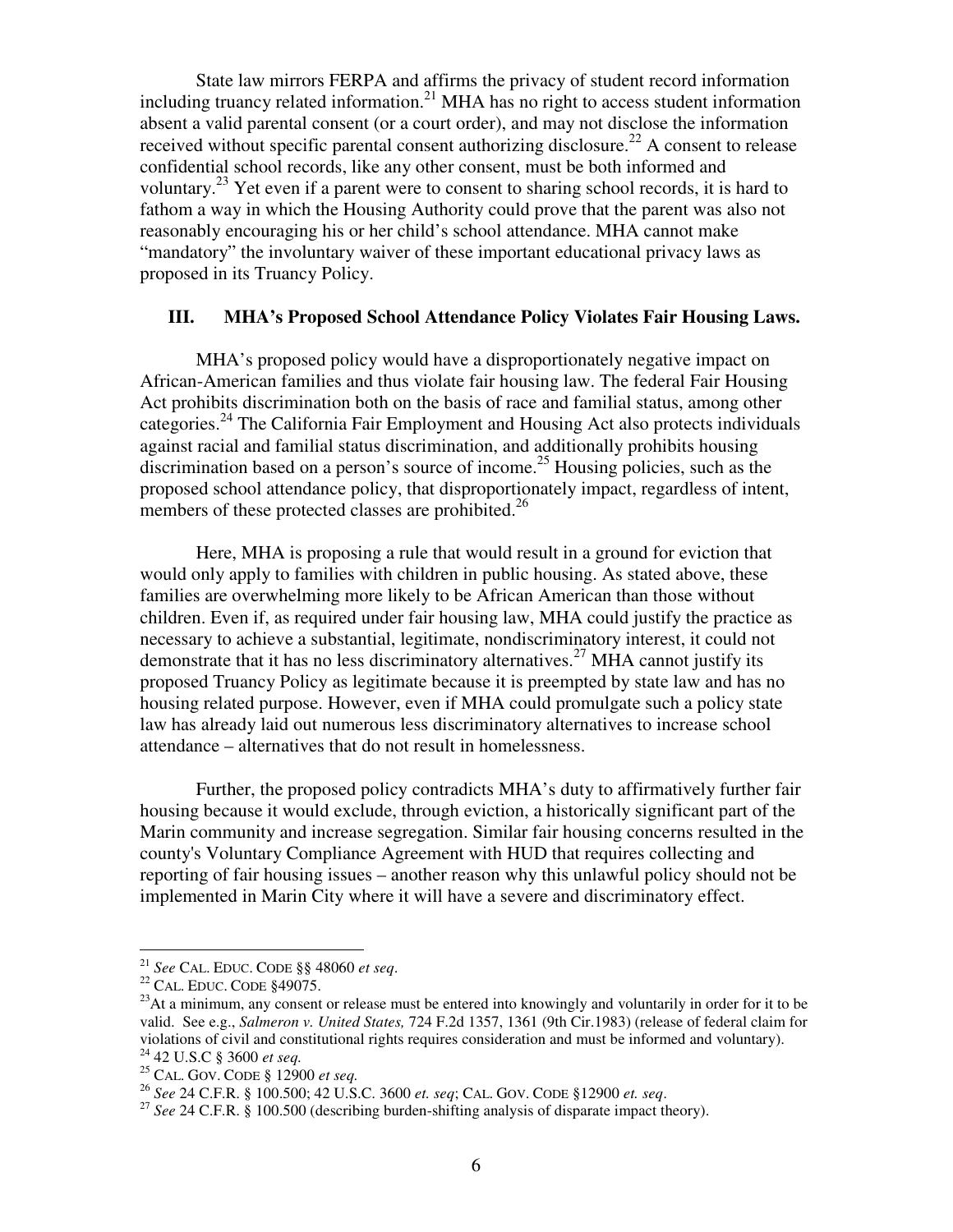#### **CONCLUSION**

Marin County public housing residents have overwhelmingly and vehemently objected to this punitive and oppressive proposal for a Truancy Policy. Although MHA has claimed to be working with other agencies and organizations in the development of this Policy, none of these agencies or organizations have been identified in the public records. On behalf of our seven organizations, we urge the Board of Commissioners to reject MHA's proposed Truancy Policy in its entirety because it is unwise, unlawful, and discriminatory. Instead of seeking to penalize public housing families, community agencies should work collaboratively toward positive support of educational success for all of our students. Thank you in advance for your careful attention to these important issues.

Sincerely,

Alan Schlosser Litigation Director American Civil Liberties Union, Northern California

David Levin Staff Attorney Bay Area Legal Aid

Oren Sellstrom Legal Director Lawyers' Committee for Civil Rights, San Francisco

Maura Prendiville Senior Staff Attorney Legal Aid of Marin

Richard Marcantonio Managing Attorney Public Advocates Inc.

Navneet K. Grewal Staff Attorney Western Center on Law and Poverty

Maria Ramiu Managing Director Youth Law Center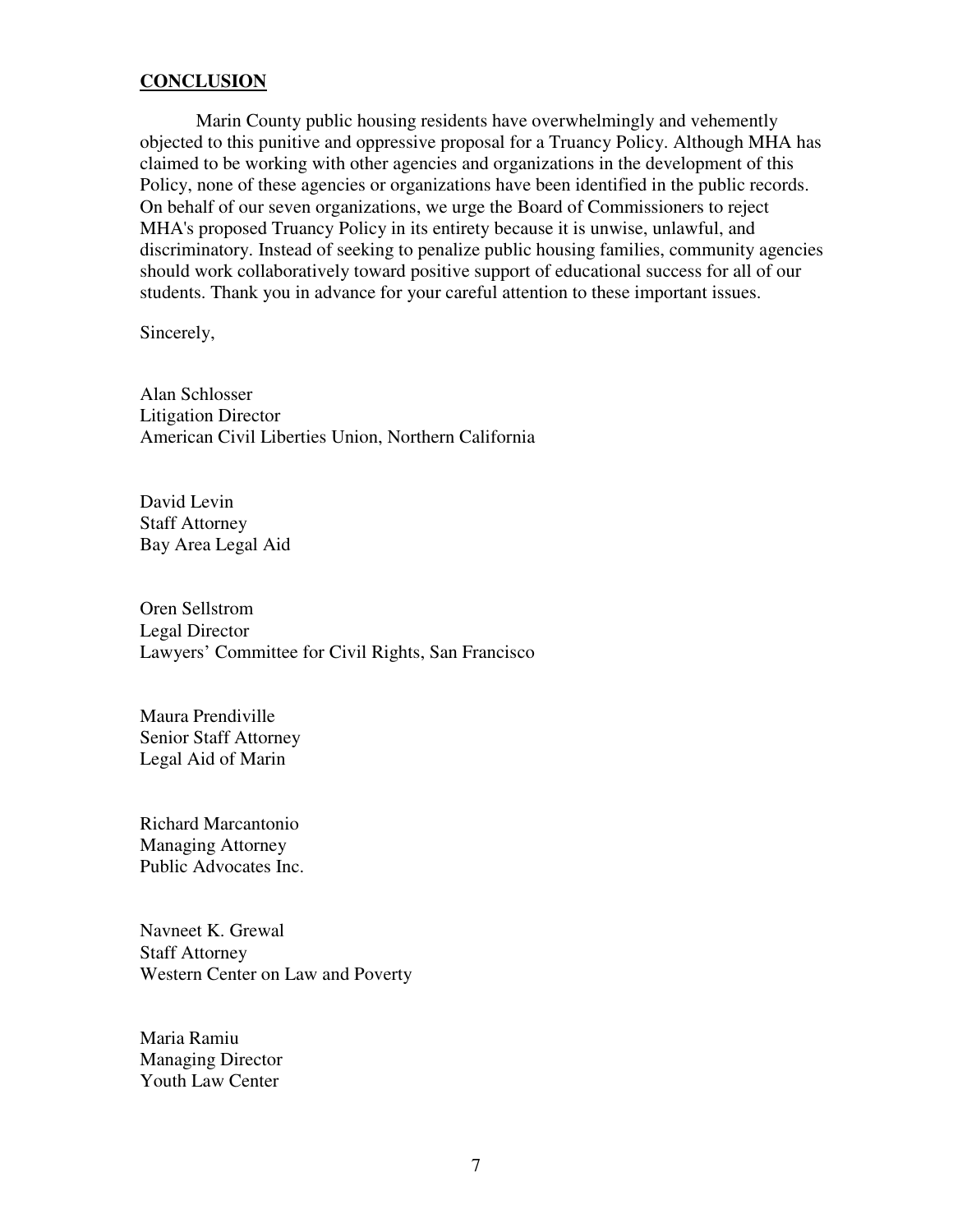# **ATTACHMENT ONE: ORGANIZATIONAL DESCRIPTIONS**

# **American Civil Liberties Union of Northern California**

The ACLU of Northern California is an enduring guardian of justice, fairness, equality, and freedom, working to protect and advance civil liberties for all Californians. For most of the last century, the ACLU of Northern California has been at the heart of many of the most major – and sometimes controversial – struggles for civil liberties in our state. It's a matter of principle. The ACLU makes sure that our basic Constitutional rights – to free speech, to privacy, to be innocent until proven guilty – don't just exist on paper, but also practice. The ACLU enforces the vision that these freedoms be guaranteed to every person in this country. These are our American values.

# **Bay Area Legal Aid**

Bay Area Legal Aid (BayLegal) is the largest provider of free legal services to low income bay area residents. BayLegal's seven regional offices provide legal assistance regardless of our clients' location, language, or disability. BayLegal assists many thousands of people each year with their problems of housing, public benefits, health access, and domestic violence. BayLegal's mission is to provide meaningful access to the civil justice system for all of our clients through quality legal assistance regardless of our client's location, language or disability.

# **Lawyers' Committee on Civil Rights, San Francisco**

Combining direct legal services, policy advocacy, and impact litigation strategies, Lawyers' Committee for Civil Rights of the San Francisco Bay Area advances the rights of immigrants, refugees and communities of color, with a specific focus on low income communities and a long-standing commitment to African Americans. We provide leadership and expertise in identifying legal issues and cases that are critical to the advancement of minority and immigrant communities, and we marshal the resources of the private bar to help effect structural change.

# **Legal Aid of Marin**

Legal Aid of Marin's mission is to provide access to the civil justice system to lowincome, vulnerable and otherwise underserved residents of Marin County. We strive for practical solutions to client problems through quality legal service. Our goals are to help tenants and low income homeowners, families, and older adults in Marin County.